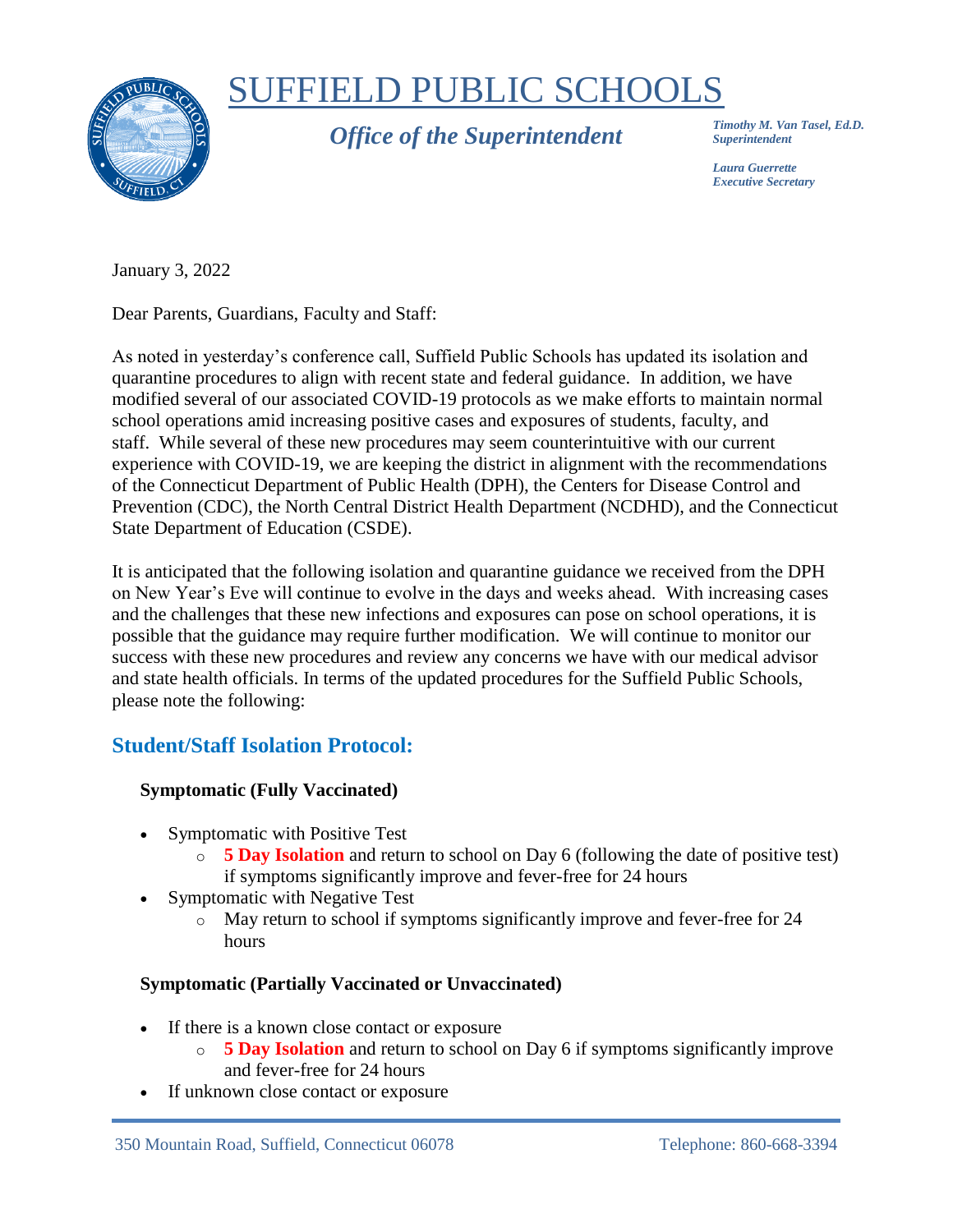o May return to school with negative test or symptoms significantly improve and fever-free for 24 hours

## **Student/Staff Quarantine Protocol:**

#### A. **Asymptomatic Close Contact or Exposure (Vaccinated)**

- Continue with in-person learning/teaching
- Test for COVID-19 after Day 5
- Consider quarantining for non-school related activities

#### B. **Asymptomatic Close Contact or Exposure (Partially Vaccinated or**

#### **Unvaccinated)**

#### a. *Classroom Exposure to Positive COVID-19 Case (excluding lunch/snack)*

- Screen and Stay
- Test for COVID-19 after Day 5

or

- **5 Day Quarantine** and return to school on Day 6 if no symptoms exist
- Test for COVID-19 after Day 5

#### b. *Non-classroom/Non-school Exposure/Unknown Exposure to Positive COVID-19 Case*

- **5 Day Quarantine** and return to school on Day 6 if no symptoms exist
- Test for COVID-19 after Day 5

# **Contact Tracing:**

During periods of high transmission, the DPH has recommended that school districts discontinue contact tracing efforts. Instead of entirely removing contact tracing, the Suffield Public Schools will continue to contact trace when it is feasible to do so. In the event of a classroom exposure, our schools will continue to send COVID-19 notifications for all students within the classroom. In addition, the district will be notifying families of probable clusters in any of our schools.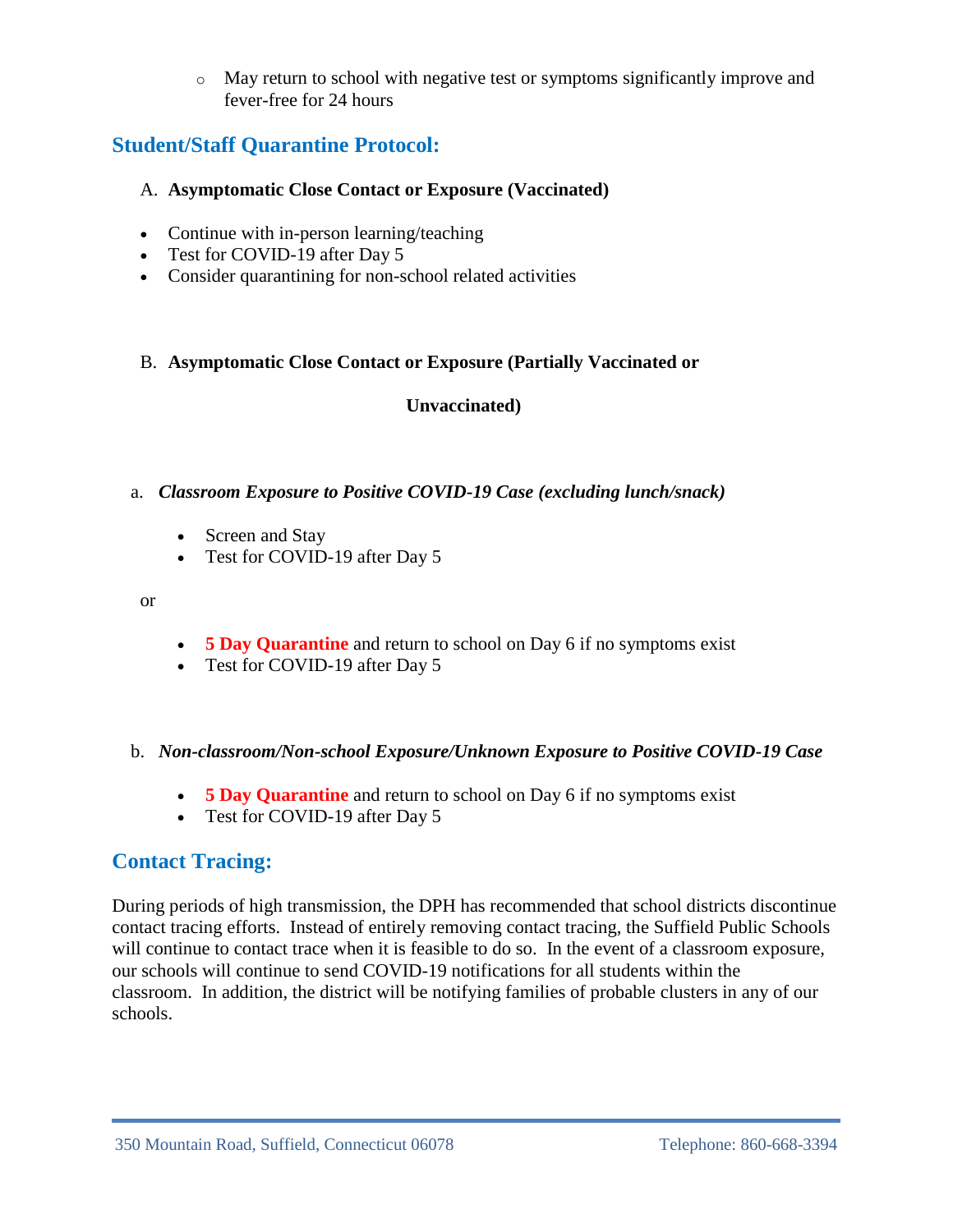# **SPS COVID-19 Online Reporting System:**

The district is now requesting that families report student COVID-19 illnesses or exposures through an online reporting system found on the district website. Our new online system will enable families to report:

- COVID-19 Positive Test Results
- COVID-19 Close Contact or Exposures
- COVID-19 Symptoms

The important information submitted in this system will be used for health reporting, attendancetaking, and determining access to temporary remote learning (when applicable). More specifically, the [SPS COVID-19 Online Reporting System](https://docs.google.com/forms/d/e/1FAIpQLSc86H_5eE5gTUnHCUlomZ8O_RQNjwV_9vrjZ4egPh2d7yvZ-w/viewform) will guide parents through a series of questions that will inform them of the steps they must take to return to school and/or access Temporary Remote Learning. Please understand that we will be implementing the use of the online portal during periods of high transmission only. While we realize that an automated COVID-19 reporting system is less desirable than a direct contact with a school administrator or nurse, the system is intended to assist us in prioritizing and expediting our response to parents. All other school and nurse communications that are unrelated to COVID-19 should continue through the main office and/or nurse's offices.

## **Technology Call Center:**

Our efforts to continue to support students that are accessing remote instruction remains a top priority for us. With the potential for increasing numbers of students accessing remote learning, we have re-established our Technology Call Center. If your child is home and experiencing difficulties connecting to the remote environment or is having Chromebook issues, please call [860 668 3376](tel:8606683376) and a member of the district's technology team will assist you.

Technology Call Center Hours of Operation

7:00 am – 2:30 pm

## **Remote Learning**

As shared during last night's conference call, school districts have not been authorized by the Governor or the CSDE to provide the option of remote learning to all students during the 2021- 2022 school year. The CSDE has provided few exceptions to this, and the temporary remote learning opportunities we have offered this year were in keeping with their expectations. If this should happen to change, we will certainly communicate any changes as soon as we are made aware them.